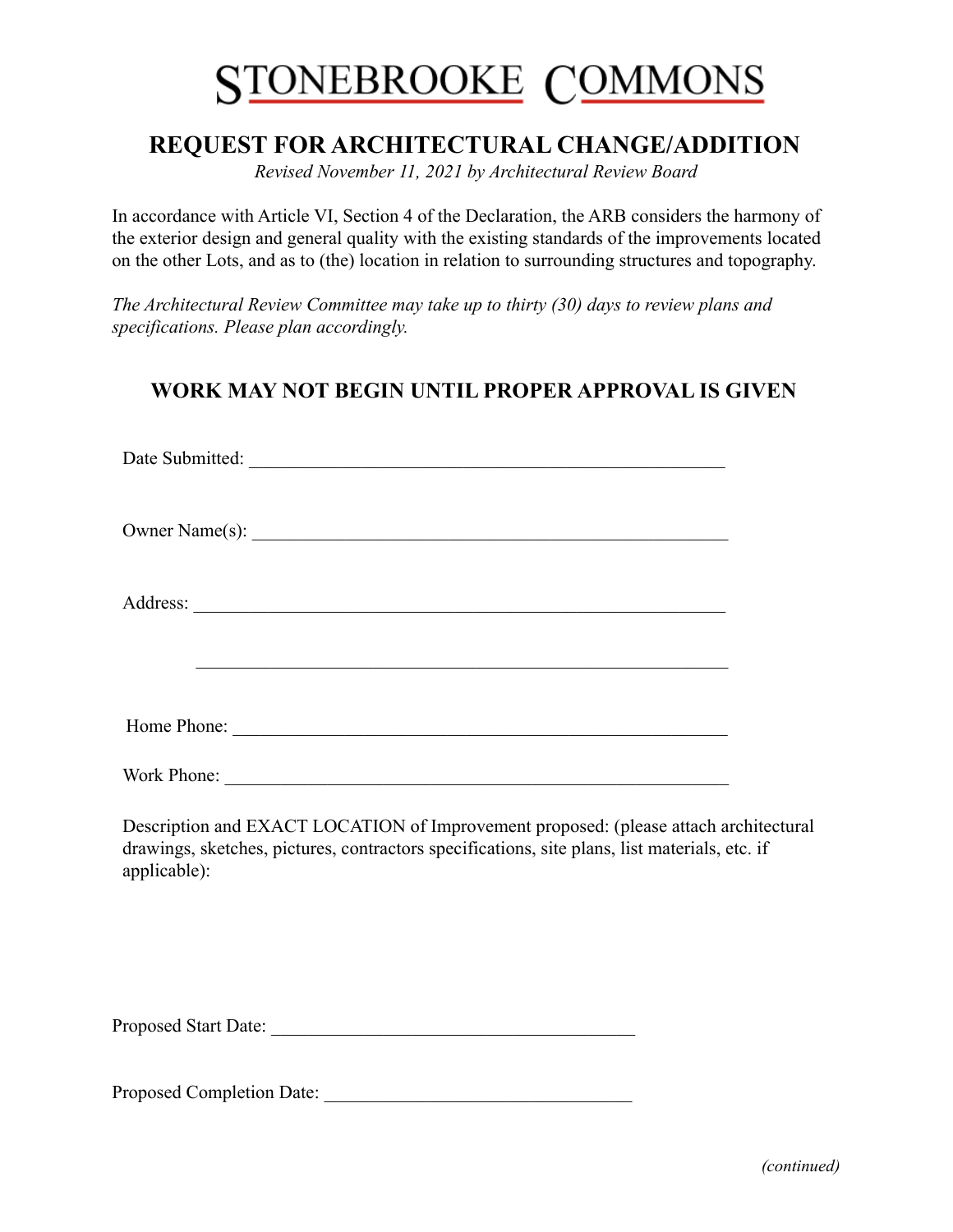## **Please review these existing SCHOA architectural guidelines before submitting your request.**

#### **TREE REMOVAL**

When requesting tree removal, stumps must be ground, area re-sodded, or tree replaced with one the following: Crepe Myrtle, Dogwood or Maple.

### **SHINGLE REPLACEMENT/REPAIR**

Only Owens Corning Oakridge Driftwood shingles are approved. No other shingle will be allowed. The penalty for installed any other shingles is severe fines or forced removal of new roof.

## **EXTERIOR PAINTING**

All paint must be Sherwin Williams brand and the following trim colors listed below:

SW- 7621 Silvermist SW-7617 Mediterranean SW-7672 Knitting Needles SW-7673 Pewter Cast SW-7632 Modern Gray SW-6258 Tricorn Black SW-7503 Sticks & Stones

Vinyl siding will only be evaluated for approval if the request is to repaint with the original color, or one shade darker or one shade lighter of the original vinyl siding color, only using the Sherwin Williams VinylSafe paint and adhesive primer, and in accordance with these guidelines:

(1) Manufacturer-approved process:

The temperature at the time of installation must be in the mid-70s. Home must be pressure washed prior to painting.

Primer and paint must be applied with roller or spray, not a brush.

Primer must be applied on the siding first, then the first coat of paint, allow to dry, then a second coat of paint and allow to dry.

#### An **ARC member must see primer installed and first and second coat installed.**

- (2) Further, your acknowledgement of all manufacturer's guidelines for the vinyl siding paint.
- (3) In the future if a weather, debris or cleaning/pressure washing causes the paint to chip, or flake then you must repaint the area within 30 days. Please follow the inspection timeline attached.